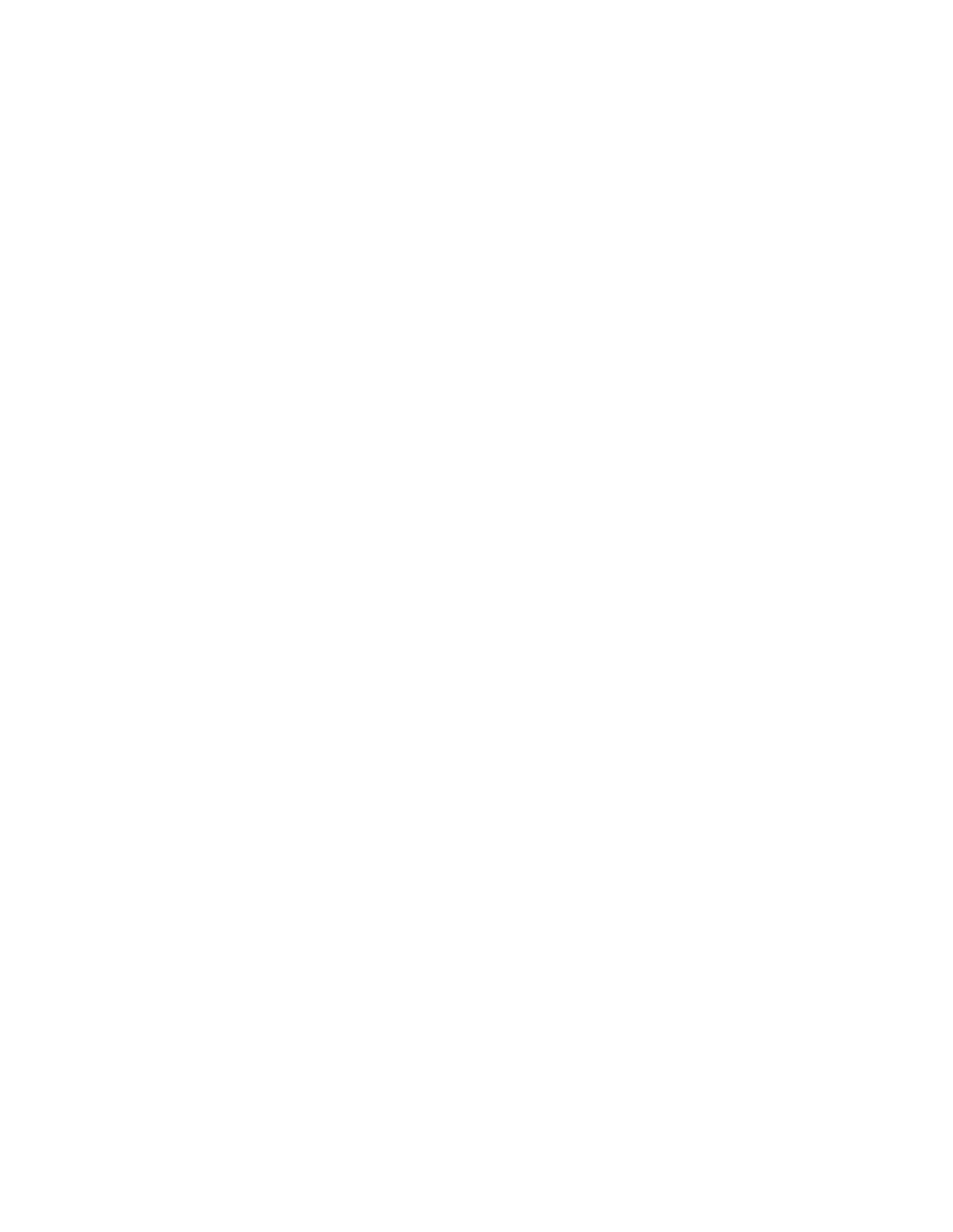## AGENDA

## Council on Postsecondary Education Executive Committee

Friday, November 5, 2010 8 a.m. (ET) Library, Room 204G Eastern Kentucky University Richmond, KY

- 1. Roll Call
- 2. Review FY 2009-10 Agency Audit Report
- 3. Adjournment

Meeting materials are available online at http://cpe.ky.gov/committees/executive/meetings/2010/.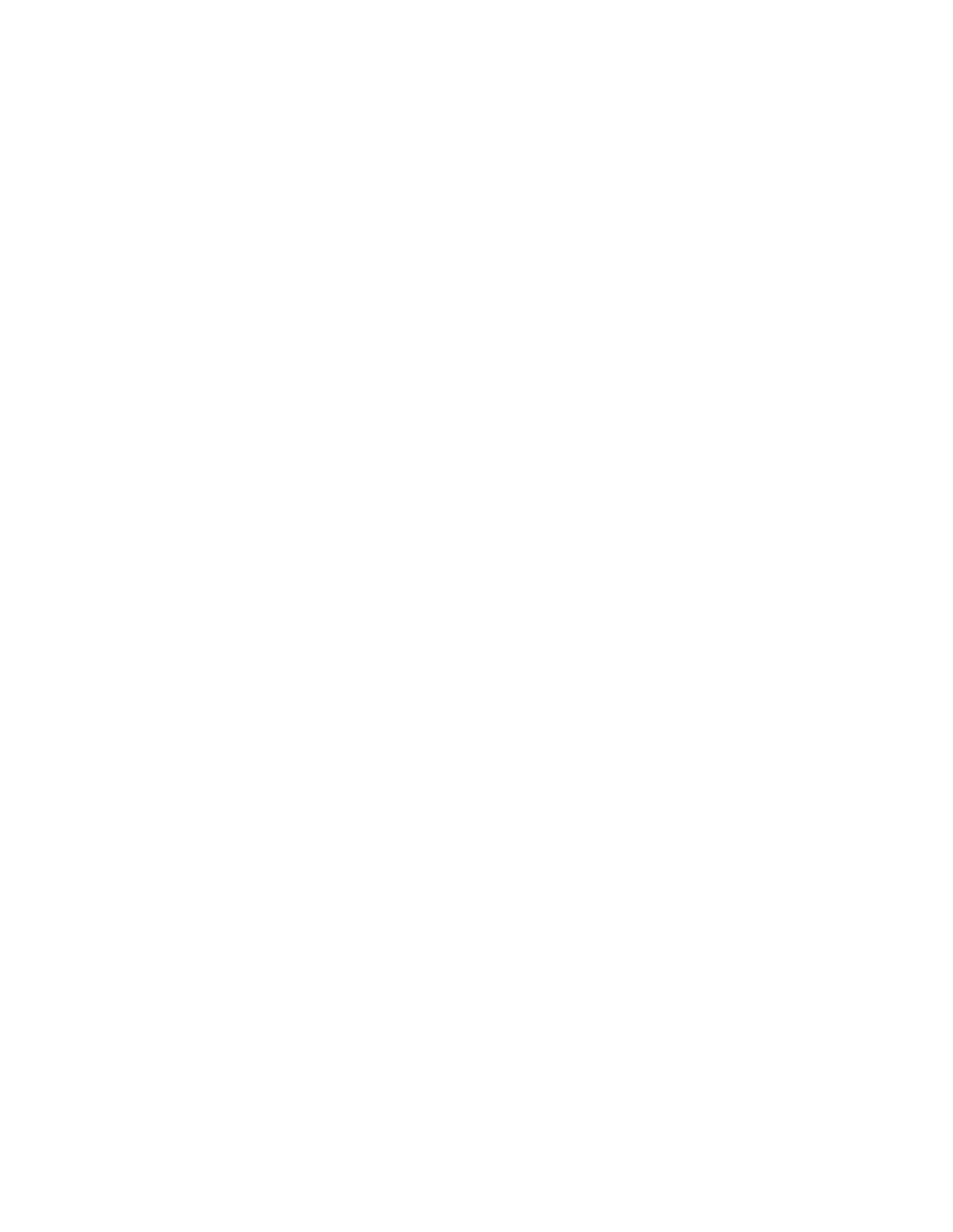### MINUTES Council on Postsecondary Education Executive Committee November 5, 2010

|                                | The Executive Committee of the Council on Postsecondary Education met<br>November 5, 2010, at 8 a.m. (ET) at Eastern Kentucky University in<br>Richmond, Kentucky.                                                                                                                                                                                                                                                                                                                                                                                                                                                           |
|--------------------------------|------------------------------------------------------------------------------------------------------------------------------------------------------------------------------------------------------------------------------------------------------------------------------------------------------------------------------------------------------------------------------------------------------------------------------------------------------------------------------------------------------------------------------------------------------------------------------------------------------------------------------|
| <b>ROLL CALL</b>               | The following members attended: Paul Patton, Pam Miller, Dan<br>Flanagan, and Jim Skaggs. Glenn Denton did not attend.                                                                                                                                                                                                                                                                                                                                                                                                                                                                                                       |
|                                | Robert King, Lee Nimocks, John Hayek, Jennifer Jackson, Terry Pruitt, and<br>Tammie Clements from the Council staff attended. Allen Norvell with the<br>auditing firm was present.                                                                                                                                                                                                                                                                                                                                                                                                                                           |
| 2009-10<br><b>AGENCY AUDIT</b> | The purpose of the meeting was to review the financial audit of the<br>Council's programs for fiscal year 2009-10. Due to the complexity and<br>amount of funds flowing through the agency's budget, the Council<br>contracted with an independent auditor to conduct the annual review of its<br>financial statements. This audit is not statutorily required, but serves the<br>Council well by having an outside entity review Council finances, internal<br>controls, and regulatory and grant compliance. Blue and Company LLP,<br>a certified public accounting agency in Lexington, conducted the audit this<br>year. |
|                                | Mr. Norvell said that the Council received an unqualified opinion with no<br>findings or questioned costs. The audit found that the Council's financial<br>statements present fairly, in all material respects, the financial position of<br>the agency.                                                                                                                                                                                                                                                                                                                                                                     |
|                                | The firm noted a couple of areas that could be strengthened in terms of<br>internal controls and operating efficiencies. One recommendation related<br>to timely submission of sub-recipient reports and the other related to<br>timely submission of invoices from sub-recipients. Although both of these<br>areas are dependent on outside agencies submitting documents to the<br>Council, staff continues to work on monitoring the activity of its sub-<br>recipients in order to improve in both of these areas.                                                                                                       |
|                                | Mr. Norvell thanked the Council for the opportunity to serve as auditor<br>and thanked the Council staff for their assistance during the audit.                                                                                                                                                                                                                                                                                                                                                                                                                                                                              |
|                                | MOTION: Mr. Flanagan moved that the Executive Committee accept the<br>audit report. Ms. Miller seconded the motion.                                                                                                                                                                                                                                                                                                                                                                                                                                                                                                          |
|                                | VOTE: The motion passed.                                                                                                                                                                                                                                                                                                                                                                                                                                                                                                                                                                                                     |